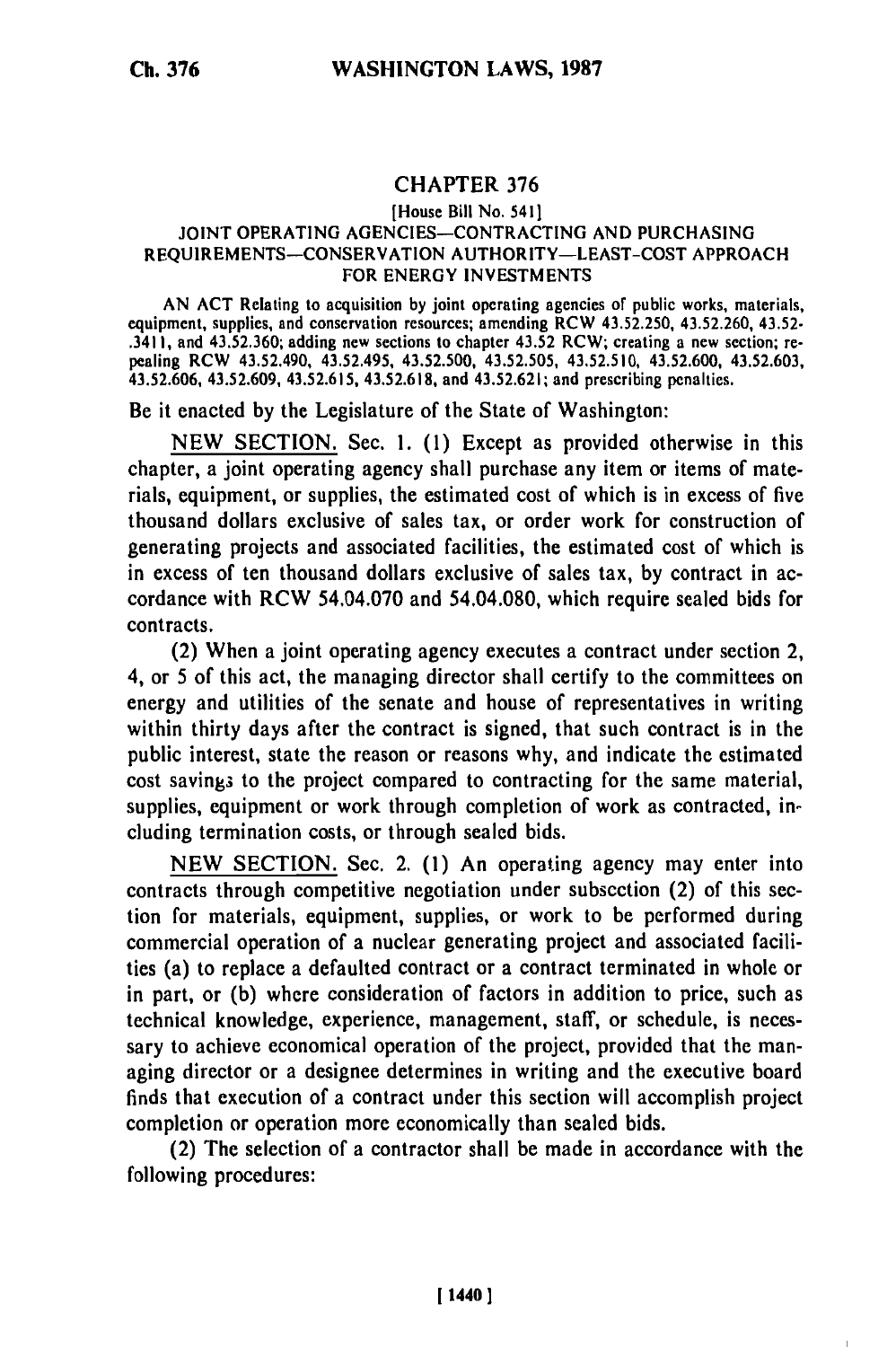(a) Proposals shall be solicited through a request for proposals, which shall state the requirements to be met. Responses shall describe the professional competence of the offeror, the technical merits of the offer, and the price.

**(b)** The request for proposals shall be given adequate public notice in the same manner as for sealed bids.

(c) As provided in the request for proposals, the operating agency shall specify at a preproposal conference the contract requirements in the request for proposal, which may include but are not limited to: Schedule, managerial, and staffing requirements, productivity and production levels, technical expertise, approved project quality assurance procedures, and time and place for submission of proposals. Any inquiries and responses thereto shall be confirmed in writing and shall be sent to all potential offerors.

**(d)** Proposals shall be opened so as to avoid disclosure of contents to competing offerors during the process of negotiation. **A** register of proposals shall be open for public inspection after contract award.

(e) As provided in the request for proposals, invitations shall **be** sent to all responsible offerors who submit proposals to attend discussions for the purpose of clarification to assure full understanding of, and responsiveness to, the solicitation requirements. Any inquiries and responses thereto shall be confirmed in writing and shall be sent to all offerors. Offerors shall be accorded fair and equal treatment with respect to any opportunity for discussion and revision of proposals, and such revisions may be permitted after submissions and prior to award for the purpose of obtaining best and final offers. In conducting discussions, there shall be no disclosure of any information derived from proposals submitted **by** competing offerors.

**(f)** The operating agency shall execute a contract with the responsible offeror whose proposal is determined in writing to **be** the most advantageous to the operating agency taking into consideration the requirements set forth in the request for proposals: PROVIDED, That for any proposed contract which exceeds ten million dollars, the operating agency shall notify the committees on energy and utilities of the senate and house of representatives at least thirty days prior to the date of contract execution and shall provide a copy of the contract with the notification. The contract file shall contain the basis on which the successful offeror is selected. The operating agency shall conduct a briefing conference on the selection if requested **by** an offeror.

**(g)** The contract may be fixed price or cost-reimbursable, in whole or in part, but not cost-plus-percentage-of-cost.

(h) The operating agency shall retain authority and responsibility for inspection, testing, and compliance with applicable regulations or standards of any state or federal governmental agency.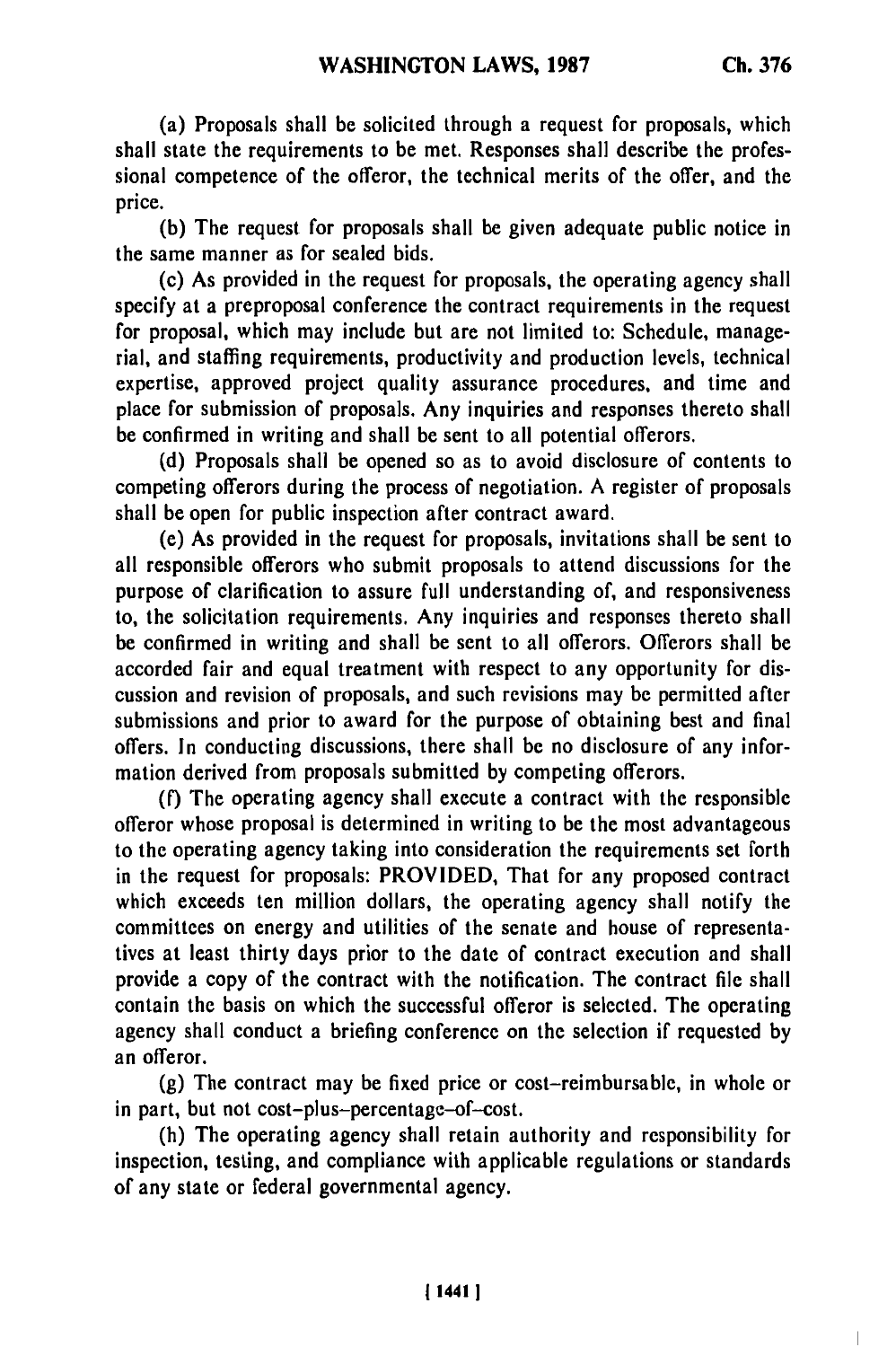**NEW** SECTION. Sec. **3.** For the awarding of a contract to purchase any item or items of materials, equipment, or supplies in an amount exceeding five thousand dollars but less than seventy-five thousand dollars, exclusive of sales tax, the managing director or a designee may, in lieu of sealed bids, secure telephone and/or written quotations from at least five vendors, where practical, and award contracts for purchase of materials, equipment, or supplies to the lowest responsible bidder. The agency shall establish a procurement roster, which shall consist of suppliers and manufacturers who may supply materials or equipment to the operating agency, and shall provide for solicitations which will equitably distribute opportunity for bids among suppliers and manufacturers on the roster. Immediately after the award is made, the bid quotations obtained shall be recorded and shall be posted or otherwise made available for public inspection and copying pursuant to chapter 42.17 RCW at the office of the operating agency or any other officially designated location. Waiver of the deposit or bid bond required for sealed bids may be authorized by the operating agency in securing the bid quotations.

NEW SECTION. Sec. 4. When the managing director or a designee determines in writing that it is impracticable to secure competition for required materials, equipment, or supplies, he or she may purchase the materials, equipment, or supplies without competition. The term "impracticable to secure competition" means:

**(1)** When material, equipment, or supplies can be obtained from only one person or firm (single source of supply); or

(2) When specially designed parts or components are being procured as replacement parts in support of equipment specially designed by the manufacturer.

NEW SECTION. Sec. 5. When the managing director or a designee determines in writing that an emergency endangers the public safety or threatens property damage or that serious financial injury would result if materials, supplies, equipment, or work arc not obtained by a certain time, and they cannot be contracted for by that time by means of sealed bids, the managing director or a designee may purchase materials, equipment, or supplies or may order work by contract in any amount necessary, after having taken precautions to secure a responsive proposal at the lowest price practicable under the circumstances.

For the purposes of this section the term "serious financial injury" means that the costs attributable to the delay caused by contracting by sealed bids exceed the cost of materials, supplies, equipment, or work to be obtained.

NEW SECTION. Sec. 6. The executive board shall establish procedures for implementing sections **I** through 5 of this act by operating agency resolution after notice, public hearing, and opportunity for public comment.

**Ch. 376**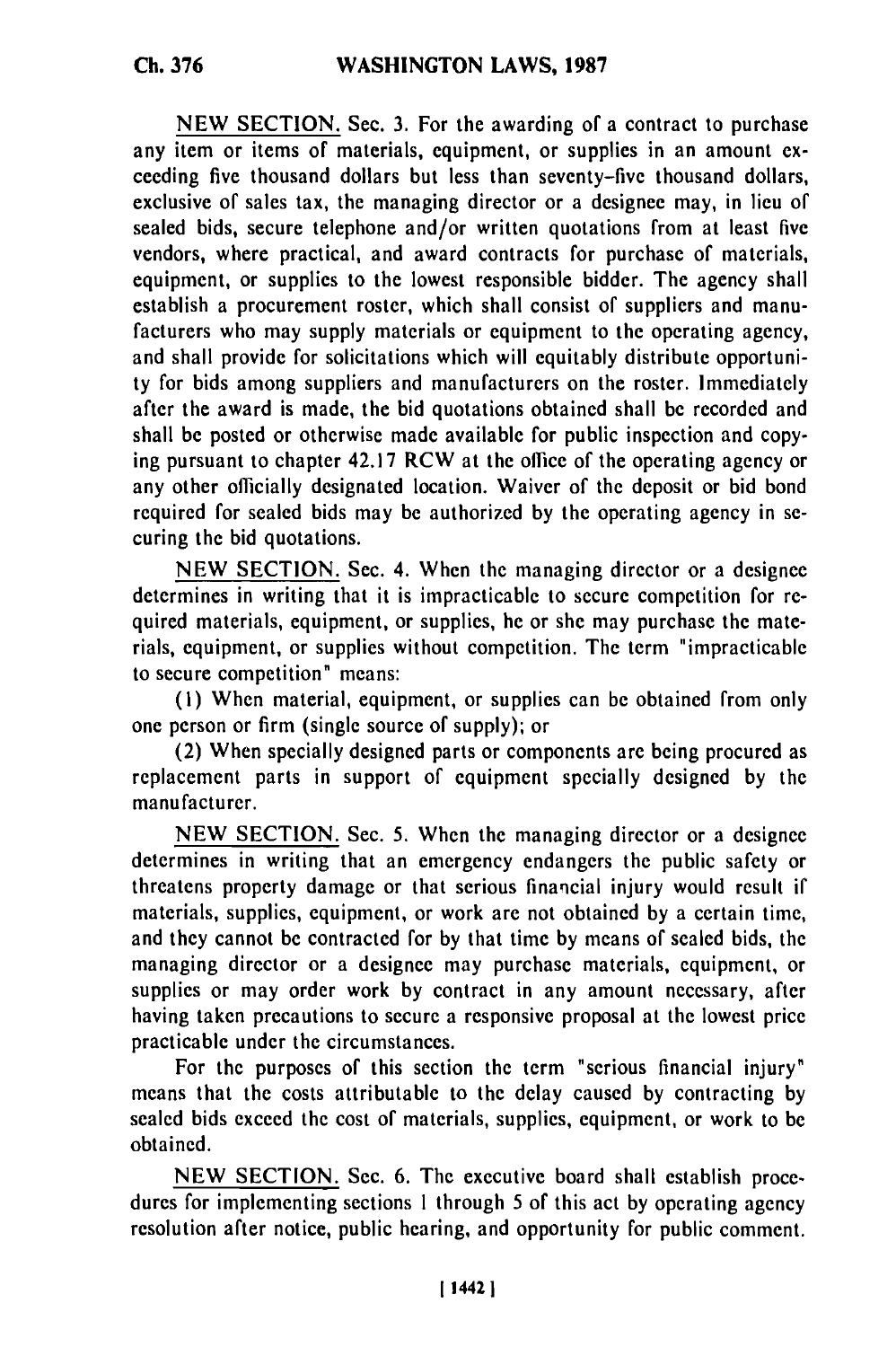The procedures shall be established within six months after the effective date of this section.

NEW SECTION. Sec. 7. Nothing in sections 1 through 6 of this act requires reapplication by a joint operating agency in existence on the effective date of this section.

Sec. 8. Section 43.52.250, chapter 8, Laws of 1965 as last amended by section 1, chapter 43, Laws of 1982 1st ex. sess. and RCW 43.52.250 are each amended to read as follows:

As used in this chapter and unless the context indicates otherwise, words and phrases shall mean:

"District" means a public utility district as created under the laws of the state of Washington authorized to engage in the business of generating and/or distributing electricity.

"City" means any city or town in the state of Washington authorized to engage in the business of generating and/or distributing electricity.

"Canada" means Canada or any province thereof.

"Operating agency" or "joint operating agency" means a municipal corporation created pursuant to RCW 43.52.360, as now or hereafter amended.

'Board of directors" means the board established under RCW 43.52.370.

"Executive board" means the board established under RCW 43.52.374.

"Board" means the board of directors of the joint operating agency unless the operating agency is constructing, operating, terminating, or decommissioning a nuclear power plant under a site certification agreement under chapter 80.50 RCW, in which case "board" means the executive board.

"Public utility" means any person, firm or corporation, political subdivision or governmental subdivision including cities, towns and public utility districts engaged in or authorized to engage in the business of generating, transmitting or distributing electric energy.

"Revenue bonds or warrants" means bonds, notes, bond anticipation notes, warrants, certificates of indebtedness, commercial paper, refunding or renewal obligations, payable from a special fund or revenues of the utility properties operated by the joint operating agency.

"Electrical resources" means both electric energy and conservation.

"Electrical energy" means electric energy produced **by** any means including water power, steam power, nuclear power, and conservation.

'Conservation" means any reduction in electric power consumption as a result of increases in efficiency of energy use, production, or distribution.

Sec. 9. Section 43.52.260, chapter 8, Laws of 1965 as amended by section 2, chapter 184, Laws of 1977 ex. sess. and RCW 43.52.260 are each amended to read as follows: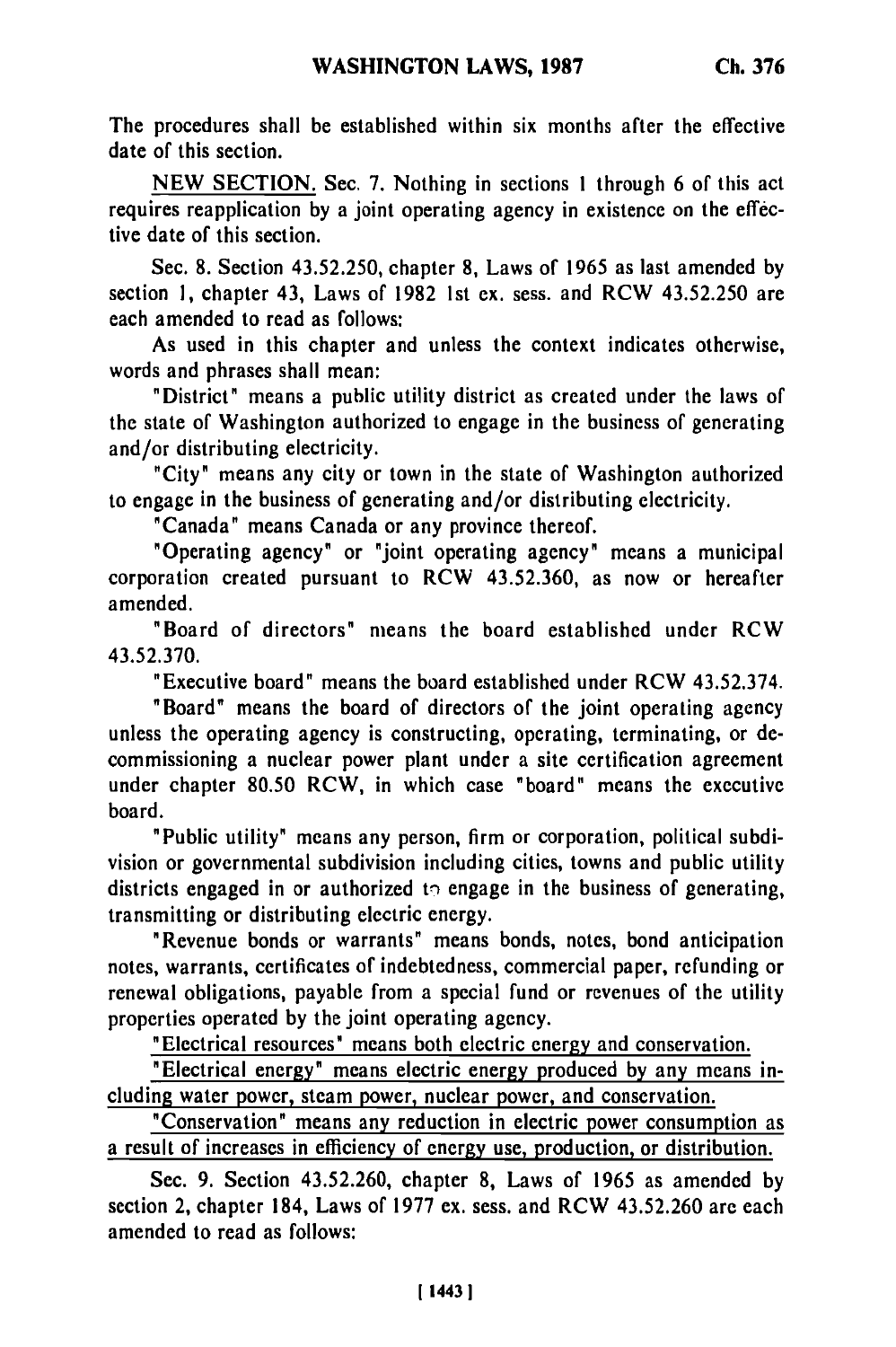The authority granted in this chapter shall apply equally to the generating of electricity by water power, by steam power, by nuclear power, conservation, or by any other means whatsoever.

Sec. 10. Section 43.52.3411, chapter 8, Laws of 1965 as last amended by section 116, chapter 167, Laws of 1983 and RCW 43.52.3411 are each amended to read as follows:

For the purposes provided for in this chapter, an operating agency shall have power to issue revenue bonds or warrants payable from the revenues of the utility properties operated by it. Whenever the board of a joint operating agency shall deem it advisable to issue bonds or warrants to engage in conservation activities or to construct or acquire any public utility or any works, plants or facilities or any additions or betterments thereto or extensions thereof it shall provide therefor by resolution, which shall specify and adopt the system or plan proposed and declare the estimated cost thereof as near as may be. Such cost may include funds for working capital, for payment of expenses incurred in the conservation activities or the acquisition or construction of the utility and for the repayment of advances made to the operating agency by any public utility district or city. Except as otherwise provided in RCW 43.52.343, all the provisions of law as now or hereafter in effect relating to revenue bonds or warrants of public utility districts shall apply to revenue bonds or warrants issued by the joint operating agency including, without limitation, provisions relating to: The creation of special funds and the pledging of revenues thereto; the time and place of payment of such bonds or warrants and the interest rate or rates thereon; the covenants that may be contained therein and the effect thereof; the execution, issuance, sale, funding, or refunding, redemption and registration of such bonds or warrants; and the status thereof as negotiable instruments, as legal securities for deposits of public moneys and as legal investments for trustees and other fiduciaries and for savings and loan associations, banks and insurance companies doing business in this state. However, for revenue bonds or warrants issued by an operating agency, the provisions under RCW 54- .24.030 relating to additional or alternate methods for payment may be made a part of the contract with the owners of any revenue bonds or warrants of an operating agency. The board may authorize the managing director or the treasurer of the operating agency to sell revenue bonds or warrants maturing one year or less from the date of issuance, and to fix the interest rate or rates on such revenue bonds or warrants with such restrictions as the board shall prescribe. Such bonds and warrants may be in any form, including bearer bonds or bearer warrants, or registered bonds or registered warrants as provided in RCW 39.46.030. Such bonds and warrants may also be issued and sold in accordance with chapter 39.46 RCW.

Sec. 11. Section 43.52.360, chapter 8, Laws of 1965 as amended by section 6, chapter 184, Laws of 1977 ex. sess. and RCW 43.52.360 are each amended to read as follows: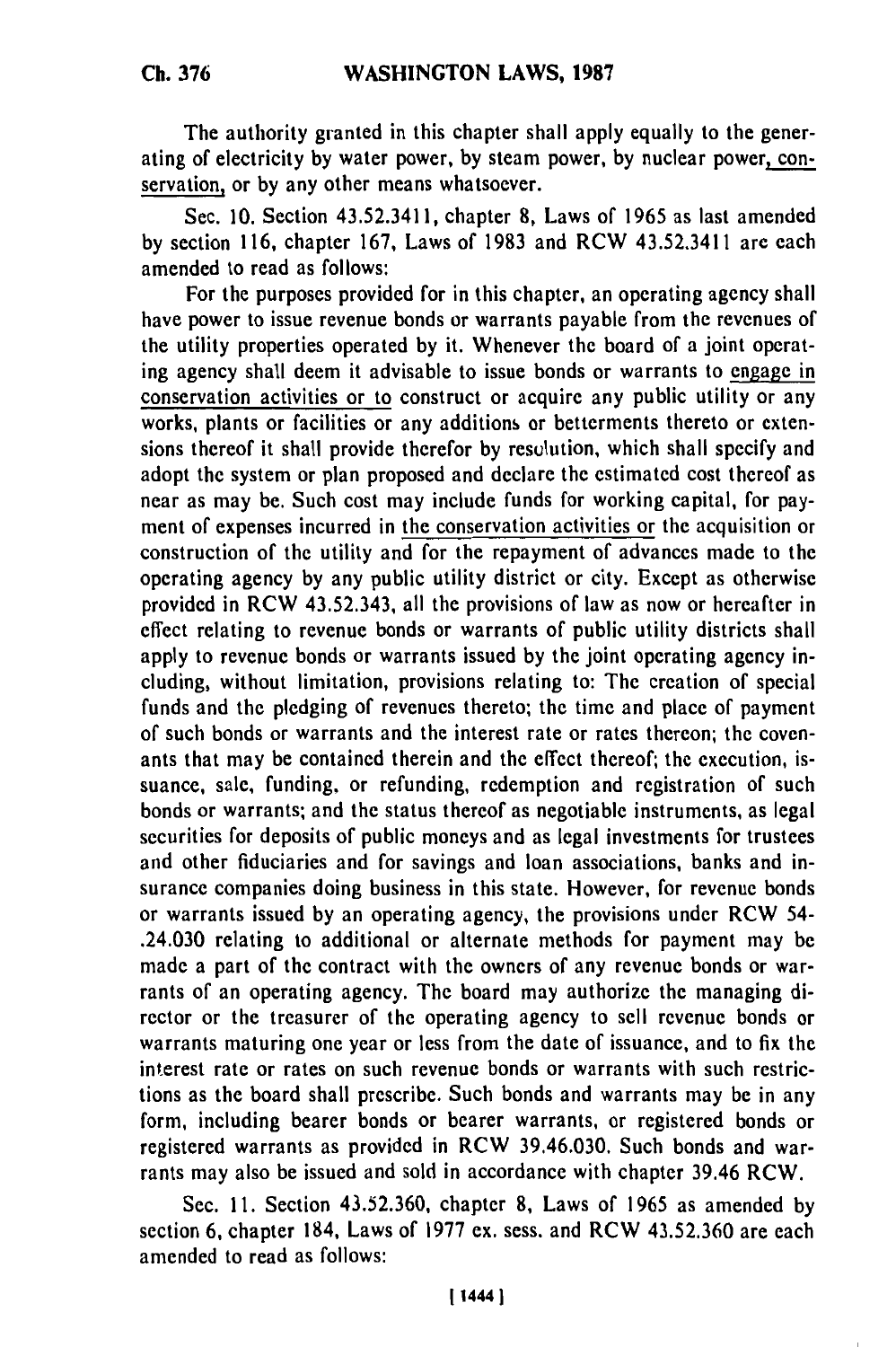Any two or more cities or public utility districts or combinations thereof may form an operating agency (herein sometimes called a joint operating agency) for the purpose of acquiring, constructing, operating and owning plants, systems and other facilities and extensions thereof, for the generation and/or transmission of electric energy and power. Each such agency shall be a municipal corporation of the state of Washington with the right to sue and be sued in its own name.

Application for the formation of an operating agency shall be made to the director of the department of ecology (herein sometimes referred to as the director) after the adoption of a resolution by the legislative body of each city or public utility district to be initial members thereof authorizing said city or district to participate. Such application shall set forth **(1)** the name and address of each participant, together with a certified copy of the resolution authorizing its participation; (2) a general description of the project and the principal project works, including dams, reservoirs, power houses and transmission lines; (3) the general location of the project and, if a hydroelectric project, the name of the stream on which such proposed project is to be located; (4) if the project is for the generation of electricity, the proposed use or market for the power to be developed; (5) a general statement of the electric loads and resources of each of the participants; (6) a statement of the proposed method of financing the preliminary engineering and other studies and the participation therein by each of the participants.

Within ten days after such application is filed with the director of the department of ecology notice thereof shall be published by the director once a week for four consecutive weeks in a newspaper of general circulation in the county or counties in which such project is to be located, setting forth the names of the participants and the general nature, extent and location of the project. Any public utility wishing to do so may object to such application by filing an objection, setting forth the reasons therefor, with the director of the department of ecology not later than ten days after the date of last publication of such notice.

Within ninety days after the date of last publication the director shall either make findings thereon or have instituted a hearing thereon. In event the director has neither made findings nor instituted a hearing within ninety days of the date of last publication, or if such hearing is instituted within such time but no findings are made within one hundred and twenty days of the date of such last publication, the application shall be deemed to have been approved and the operating agency established. If it shall appear (a) that the statements set forth in said application are substantially correct; (b) that the contemplated project is such as is adaptable to the needs, both actual and prospective, of the participants and such other public utilities as indicate a good faith intention by contract or by letter of intent to participate in the use of such project; (c) that no objection to the formation of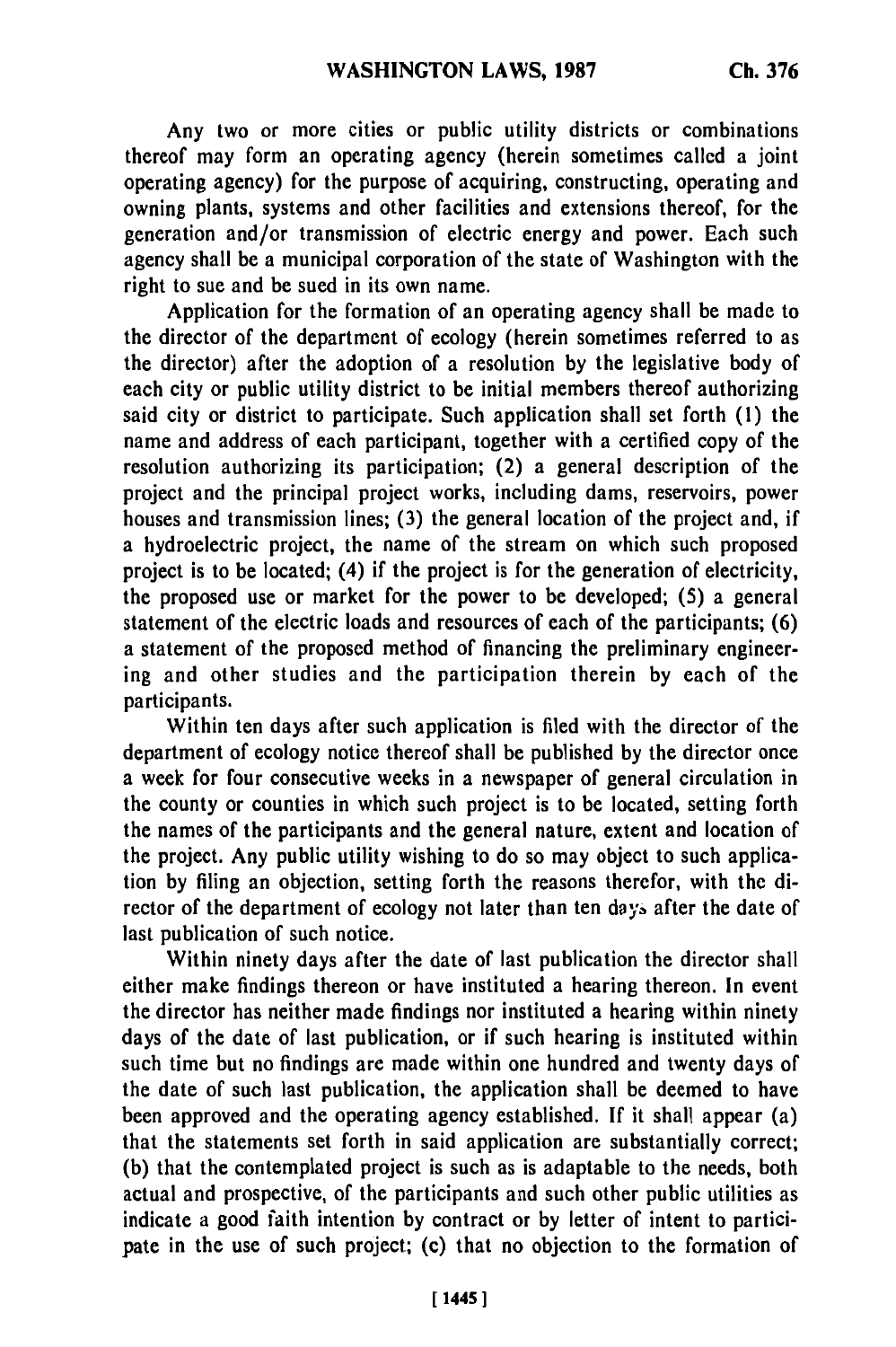such operating agency has been filed **by** any other public utility which prior to and at the time of the filing of the application for such operating agency had on file a permit or license from an agency of the state or an agency of the United States, whichever has primary jurisdiction, for the construction of such project; (d) that adequate provision will be made for financing the preliminary engineering, legal and other costs necessary thereto; the director shall make findings to that effect and enter an order creating such operating agency, establishing the name thereof and the specific project for the construction and operation for which such operating agency is formed. Such order shall not be construed to constitute a bar to any other public utility proceeding according to law to procure any required governmental permits, licenses or authority, but such order shall establish the competency of the operating agency to proceed according to law to procure such permits, licenses or authority.

No operating agency shall undertake projects or conservation activities in addition to those for which it was formed without the approval of the legislative bodies of a majority of the members thereof. Prior to undertaking any new project for acquisition of an energy resource, a joint operating agency shall prepare a plan which details a least-cost approach for investment in energy resources. The plan shall include an analysis of the costs of developing conservation compared with costs of developing other energy resources and a strategy for implementation of the plan. The plan shall be updated annually and presented to the energy and utilities committees of the senate and house of representatives for their review and comment. In the event that an operating agency desires to undertake such a hydroelectric project at a site or sites upon which any publicly or privately owned public utility has a license or permit or has a prior application for a license or permit pending with any commission or agency, state or federal, having jurisdiction thereof, application to construct such additional project shall be made to the director of the department of ecology in the same manner, subject to the same requirements and with the same notice as required for an initial agency and project and shall not be constructed until an order authorizing the same shall have been made **by** the director in the manner provided for such original application.

Any party who has joined in filing the application for, or objections against, the creation of such operating agency and/or the construction of an additional project, and who feels aggrieved **by** any order or finding of the director shall have the right to appeal to the superior court in the manner set forth in RCW 43.52.430.

After the formation of an operating agency, any other city or district may become a member thereof upon application to such agency after the adoption of a resolution of its legislative body authorizing said city or district to participate, and with the consent of the operating agency **by** the affirmative vote of the majority of its members. Any member may withdraw

t